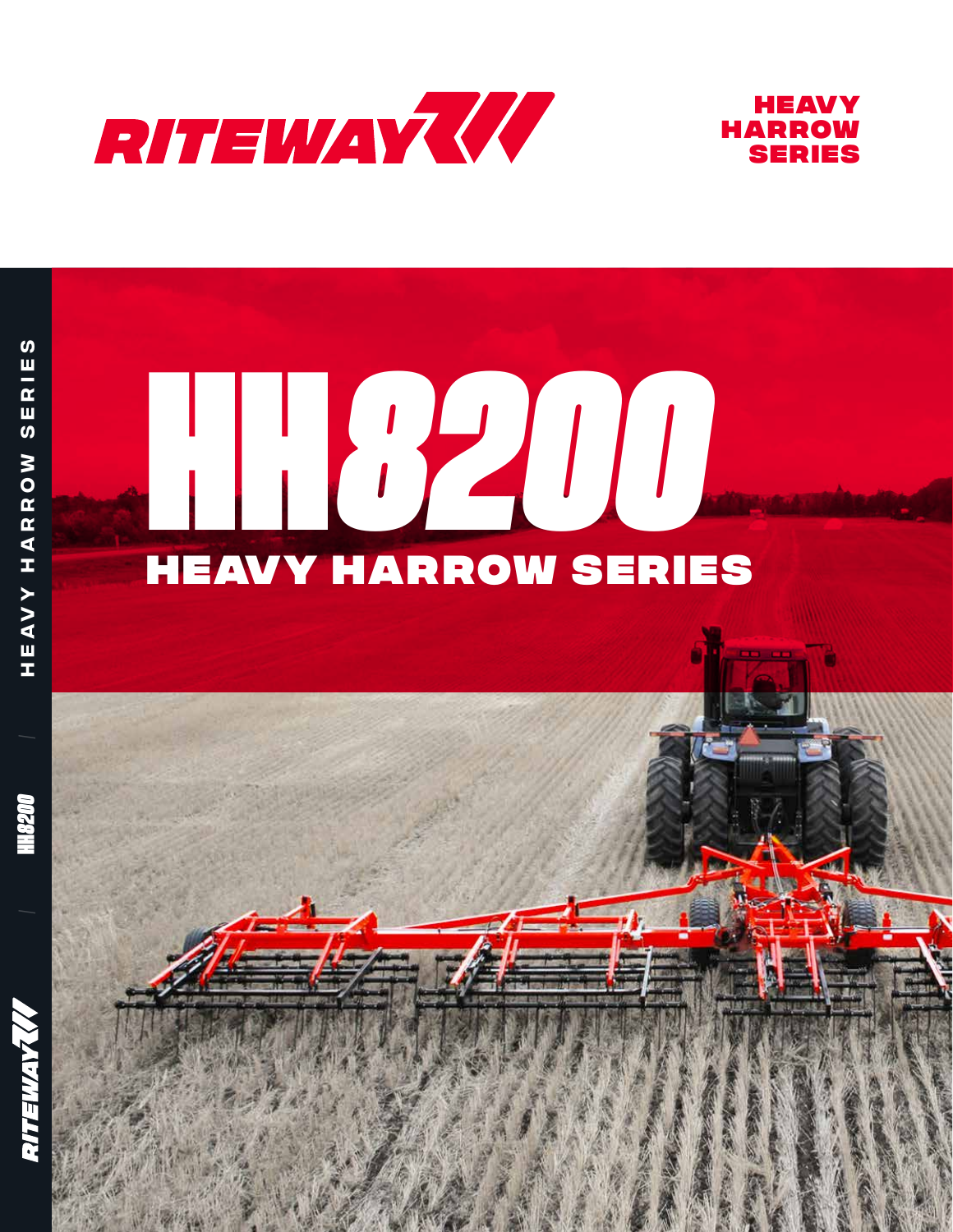### *Tackle your residue.*

Spread and break up trash and residue. Rake and level the ground. Minimize weeds. The Rite Way Heavy Harrow is engineered to prepare your field. Reliable, efficient, and with a reputation to consistently follow the unique profile of any field, the Rite Way Heavy Harrow can tackle any challenge now, and for years to come.

### Heavy Harrow Features

#### 1 **- Solid Tube Draft Arms.** No cables mean draft arms lock into place safely and securely with an Auto Lock

mechanism.

#### 2 **- Parallel Linkage System.**  Each harrow section floats independently for even wear and pressure, regardless

of tine angle.

#### **HEAVY HARROW** SERIES

#### 3 **- Flexible Knuckle System.**

Two-way flex on the tool bar between harrow sections prevents uneven wear and promotes uniform pressure.

#### 4 **- Tougher Tines.**

Carbide and non-carbide tips, 28" tines in 9/16" or 5/8" diameter; In-cab hydraulically adjustable from 40° to 85°.

#### 5 **- Ready to Move.**

Auto-fold, activated from the cab, takes the Heavy Harrow from field to transport position in minutes with our patented Field Transport Pivot Wheel system.

#### 6 **- Fit to Travel.**

Transport widths range from 9'2" (2.8m) to 14'6" (3.4m) accomodating a variety of roads and highways.

# **HH***8200*

### **Flexible knuckle system** FOR EVEN AND RELIABLE WORK.



This strong and durable connection between frame and wings can handle any land coutour – hill, slope and valley.

## **Parallel Linkage System**

FOR EVEN PRESSURE AND WEAR.



Heavy harrows have even force front to back of the disc gangs as each section floats independantly.



- Hydraulically controlled tine angle (40° to 85°)
- $\cdot$  9/16" x 28" harrow tines • 5-bar, 18" (460mm) spacing
- between rows
- Auto-fold with Rite Way hydraulic pivot wheel system
- and A-frame • Solid pull draft arm

• Adjustable hitch height with perfect hitch clevis • Heavy duty wing, centre bar

- Safety chains
- Light package
- Parallel link harrow system

#### **STANDARD EQUIPMENT:**

• Acre meter-ready

- Granular applicator
- Heavy duty 5/8" x 28" harrow tines
- 
- Carbide tipped wear resistant tines

#### **OPTIONAL EQUIPMENT:**